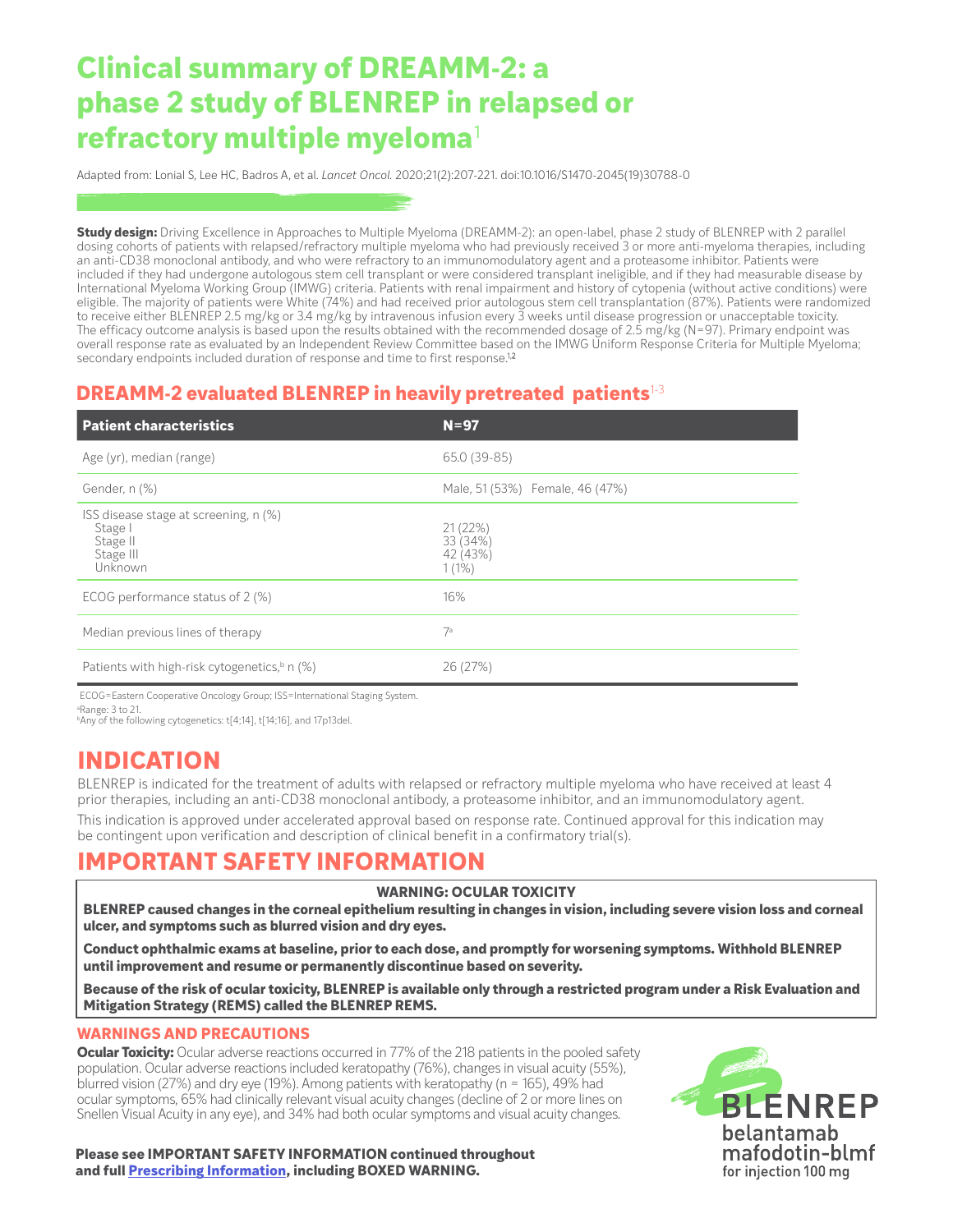# **31% overall response rate in a heavily pretreated patient population**<sup>2</sup>

## **Clinically meaningful and durable responses observed in a patient population with a median 7 prior therapies**<sup>2</sup>

### **Overall Response Rate: 31% (N = 30/97; 97.5% CI: 21%, 43%)**



- Median time to first response was 1.4 months (95% CI: 1.0, 1.6).<sup>2</sup>
- **•** 73% of responders had a duration of response ≥6 months at the time of data cutoff.2

# **IMPORTANT SAFETY INFORMATION** *(CONT'D)*

### **WARNINGS AND PRECAUTIONS** *(CONT'D)*

Keratopathy: Keratopathy was reported as Grade 1 in 7% of patients, Grade 2 in 22%, Grade 3 in 45%, and Grade 4 in 0.5% per the KVA scale. Cases of corneal ulcer (ulcerative and infective keratitis) have been reported. Most keratopathy events developed within the first 2 treatment cycles (cumulative incidence of 65% by Cycle 2). Of the patients with Grade 2 to 4 keratopathy (n = 149), 39% recovered to Grade 1 or lower after median follow-up of 6.2 months. Of the 61% who had ongoing keratopathy, 28% were still on treatment, 9% were in follow-up, and in 24% the follow-up ended due to death, study withdrawal, or lost to follow-up. For patients in whom events resolved, the median time to resolution was 2 months (range: 11 days to 8.3 months).

Visual Acuity Changes: A clinically significant decrease in visual acuity of worse than 20/40 in the better-seeing eye was observed in 19% of the 218 patients and of 20/200 or worse in the better-seeing eye in 1.4%. Of the patients with decreased visual acuity of worse than 20/40, 88% resolved and the median time to resolution was 22 days (range: 7 days to 4.2 months). Of the patients with decreased visual acuity of 20/200 or worse, all resolved and the median duration was 22 days (range: 15 to 22 days).

Monitoring and Patient Instruction: Conduct ophthalmic examinations (visual acuity and slit lamp) at baseline, prior to each dose, and promptly for worsening symptoms. Perform baseline examinations within 3 weeks prior to the first dose. Perform each follow-up examination at least 1 week after the previous dose and within 2 weeks prior to the next dose.

Withhold BLENREP until improvement and resume at same or reduced dose, or consider permanently discontinuing based on severity. Advise patients to use preservative-free lubricant eye drops at least 4 times a day starting with the first infusion and continuing until end of treatment. Avoid use of contact lenses unless directed by an ophthalmologist. Changes in visual acuity may be associated with difficulty for driving and reading. Advise patients to use caution when driving or operating machinery. BLENREP is only available through a restricted program under a REMS.

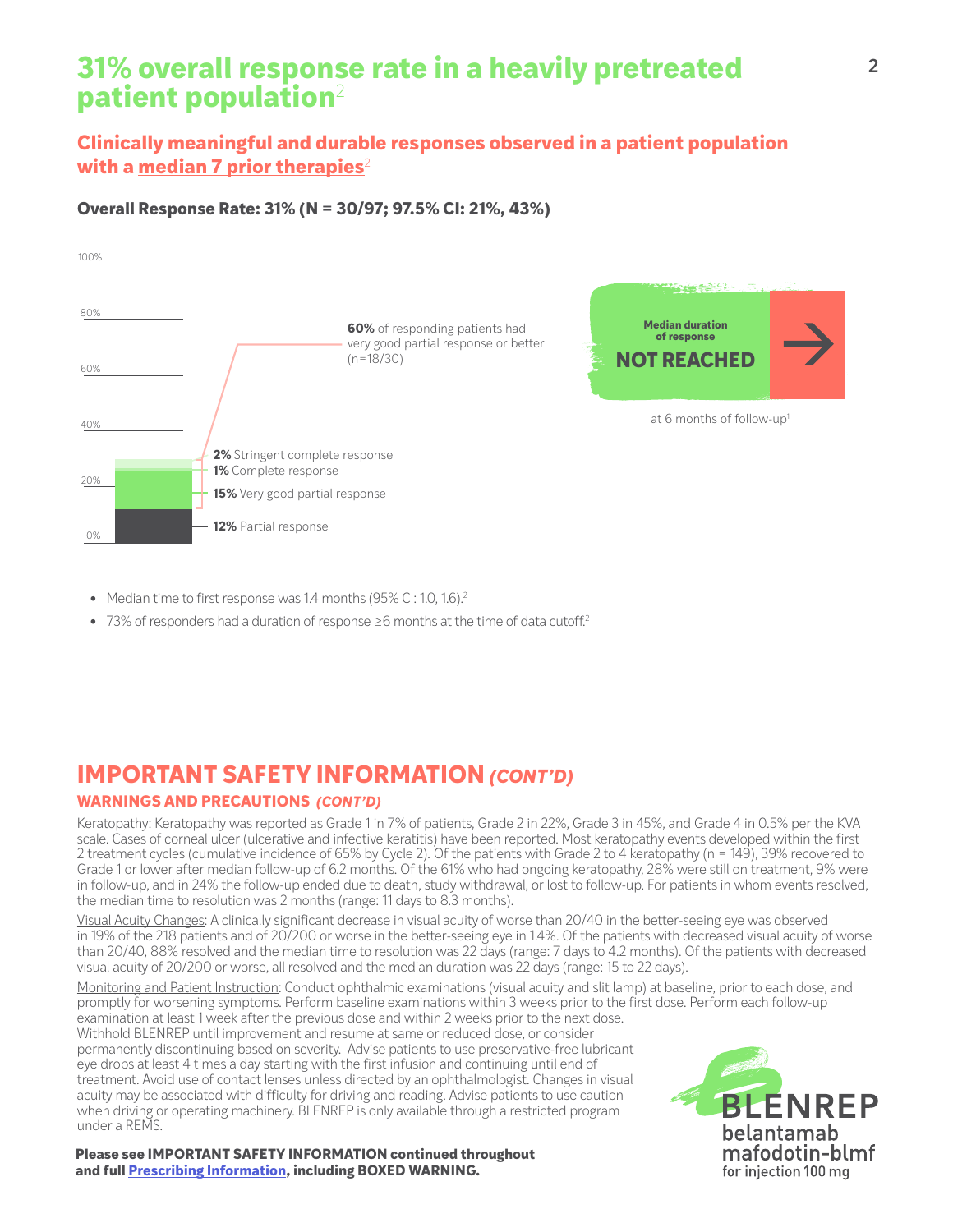### **Permanent discontinuation due to an adverse reaction occurred in 8% of patients who received BLENREP**<sup>2</sup> **3**

## **The most frequent adverse reaction resulting in permanent discontinuation was keratopathy (2.1%)**<sup>2</sup>

- **•** The most common adverse reactions (≥20%) were keratopathy, decreased visual acuity, nausea, blurred vision, pyrexia, infusion-related reactions, and fatigue. The most common Grade 3 or 4 (≥5%) laboratory abnormalities were platelets decreased, lymphocytes decreased, hemoglobin decreased, neutrophils decreased, creatinine increased, and gamma-glutamyl transferase increased.2
- **•** Serious adverse reactions occurred in 40% of patients who received BLENREP. Serious adverse reactions in >3% of patients included pneumonia (7%), pyrexia (6%), renal impairment (4.2%), sepsis (4.2%), hypercalcemia (4.2%), and infusion-related reactions (3.2%). Fatal adverse reactions occurred in 3.2% of patients, including sepsis (1%), cardiac arrest (1%), and lung infection (1%).<sup>2</sup>
- No permanent loss of vision was reported in the DREAMM-2 study.<sup>1</sup>

### **Adverse events were managed with supportive care and dose modifications**

- **•** Dosage interruptions due to an adverse reaction occurred in 54% of patients who received BLENREP. Adverse reactions which required a dosage interruption in >3% of patients included keratopathy (47%), blurred vision (5%), dry eye (3.2%), and pneumonia (3.2%).<sup>2</sup>
- **•** Dose reductions due to an adverse reaction occurred in 29% of patients. Adverse reactions which required a dose reduction in  $>3\%$  of patients included keratopathy (23%) and thrombocytopenia (5%).<sup>2</sup>

## **IMPORTANT SAFETY INFORMATION** *(CONT'D)*

### **WARNINGS AND PRECAUTIONS** *(CONT'D)*

**Thrombocytopenia:** Thrombocytopenia occurred in 69% of 218 patients in the pooled safety population, including Grade 2 in 13%, Grade 3 in 10%, and Grade 4 in 17%. The median time to onset of the first thrombocytopenic event was 26.5 days. Thrombocytopenia resulted in dose reduction, dose interruption, or discontinuation in 9%, 2.8%, and 0.5% of patients, respectively. Grade 3 to 4 bleeding events occurred in 6% of patients, including Grade 4 in 1 patient. Fatal adverse reactions included cerebral hemorrhage in 2 patients. Perform complete blood cell counts at baseline and during treatment as clinically indicated. Consider withholding and/or reducing the dose based on severity.

**Infusion-Related Reactions:** Infusion-related reactions occurred in 18% of 218 patients in the pooled safety population, including Grade 3 in 1.8%. Monitor patients for infusion-related reactions. For Grade 2 or 3 reactions, interrupt the infusion and provide supportive treatment. Once symptoms resolve, resume at a lower infusion rate. Administer premedication for all subsequent infusions. Discontinue BLENREP for life-threatening infusion-related reactions and provide appropriate emergency care.

**Embryo-Fetal Toxicity:** Based on its mechanism of action, BLENREP can cause fetal harm when administered to a pregnant woman. Advise pregnant women of the potential risk to a fetus. Advise females of reproductive potential to use effective contraception during treatment with BLENREP and for 4 months after the last dose. Advise males with female partners of reproductive potential to use effective contraception during treatment with BLENREP and for 6 months after the last dose. Pregnancy testing is recommended for females of reproductive potential prior to initiating BLENREP.

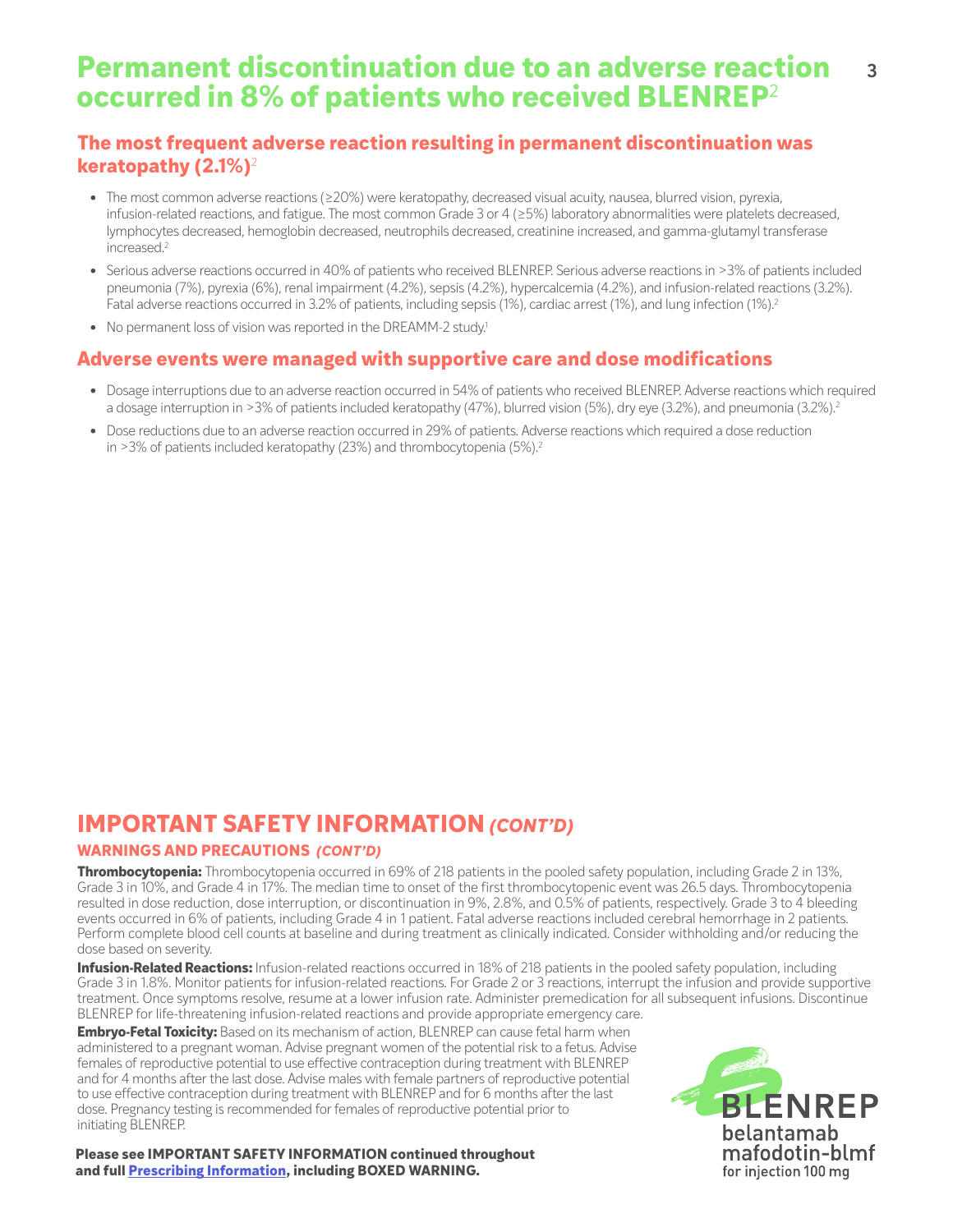# **BLENREP safety profile**

### **Adverse reactions (any grade) reported in ≥10% of patients (N=95) who received BLENREP in DREAMM-2**<sup>2</sup>

| <b>Adverse Reactions</b>                                    | <b>BLENREP</b><br>$N = 95$ |                   |
|-------------------------------------------------------------|----------------------------|-------------------|
|                                                             | <b>All Grades</b><br>(%)   | Grades 3-4<br>(%) |
| <b>Eye disorders</b>                                        |                            |                   |
| Keratopathy <sup>a</sup>                                    | 71                         | 44                |
| Decreased visual acuity <sup>b</sup>                        | 53                         | 28                |
| Blurred vision <sup>c</sup>                                 | 22                         | $\overline{4}$    |
| Dry eyes <sup>d</sup>                                       | 14                         | 1                 |
| <b>Gastrointestinal disorders</b>                           |                            |                   |
| Nausea                                                      | 24                         | $\bigcap$         |
| Constipation                                                | 13                         | Ω                 |
| Diarrhea                                                    | 13                         |                   |
| <b>General disorders and administration site conditions</b> |                            |                   |
| Pyrexia                                                     | 22                         | 3                 |
| Fatigue <sup>e</sup>                                        | 20                         | $\overline{2}$    |
| <b>Procedural complications</b>                             |                            |                   |
| Infusion-related reactionsf                                 | 21                         | 3                 |
| Musculoskeletal and connective tissue disorders             |                            |                   |
| Arthralgia                                                  | 12                         | $\bigcap$         |
| Back pain                                                   | 11                         | $\overline{2}$    |
| <b>Metabolic and nutritional disorders</b>                  |                            |                   |
| Decreased appetite                                          | 12                         | 0                 |
| <b>Infections</b>                                           |                            |                   |
| Upper respiratory tract infection <sup>g</sup>              | 11                         | 0                 |

**•** The most common Grade 3 or 4 laboratory abnormalities (≥5%) were platelets decreased, lymphocytes decreased, hemoglobin decreased, neutrophils decreased, creatinine increased, and gamma-glutamyl transferase increased.<sup>2</sup>

a Keratopathy was based on slit lamp eye examination, characterized as corneal epithelium changes with or without symptoms.

**bVisual acuity changes were determined upon eye examination.** 

c Blurred vision included diplopia, vision blurred, visual acuity reduced, and visual impairment.

dDry eyes included dry eye, ocular discomfort, and eye pruritus.

e Fatigue included fatigue and asthenia.

f Infusion-related reactions included infusion-related reaction, pyrexia, chills, diarrhea, nausea, asthenia, hypertension, lethargy, tachycardia.

g Upper respiratory tract infection included upper respiratory tract infection, nasopharyngitis, rhinovirus infections, and sinusitis.

## **ADVERSE REACTIONS IMPORTANT SAFETY INFORMATION** *(CONT'D)*

The pooled safety population described in *Warnings and Precautions* reflects exposure to BLENREP at a dosage of 2.5 mg/kg or 3.4 mg/kg (1.4 times the recommended dose) administered intravenously once every 3 weeks in 218 patients in DREAMM-2. Of these patients, 194 received a liquid formulation (not the approved dosage form) rather than the lyophilized powder.

Patients received BLENREP at the recommended dosage of 2.5 mg/kg administered intravenously once every 3 weeks (n = 95). Permanent discontinuation due to an adverse reaction occurred in 8% of patients who received BLENREP; keratopathy (2.1%) was the most frequent adverse reaction resulting in permanent discontinuation. Dosage interruptions due to an adverse reaction occurred in 54% of patients who received BLENREP. Adverse reactions which required a dosage interruption in >3% of patients included keratopathy (47%), blurred vision (5%), dry eye (3.2%), and pneumonia (3.2%). Dose reductions due to an adverse reaction occurred in 29% of patients. Adverse reactions which required a dose reduction in >3% of patients included keratopathy (23%) and thrombocytopenia (5%).

The most common adverse reactions (≥20%) were keratopathy (71%), decreased visual acuity (53%), nausea (24%), blurred vision (22%), pyrexia (22%), infusion-related reactions (21%), and fatigue (20%). The most common Grade 3 or 4 (≥5%) laboratory abnormalities were lymphocytes decreased (22%), platelets decreased (21%), hemoglobin decreased (18%), neutrophils decreased (9%), creatinine increased (5%), and gamma-glutamyl transferase increased (5%).

Serious adverse reactions occurred in 40% of patients who received BLENREP. Serious adverse reactions in >3% of patients included pneumonia (7%), pyrexia (6%), renal impairment (4.2%), sepsis (4.2%), hypercalcemia (4.2%), and infusion-related reactions (3.2%). Fatal adverse reactions occurred in 3.2% of patients, including sepsis (1%), cardiac arrest (1%), and lung infection (1%).

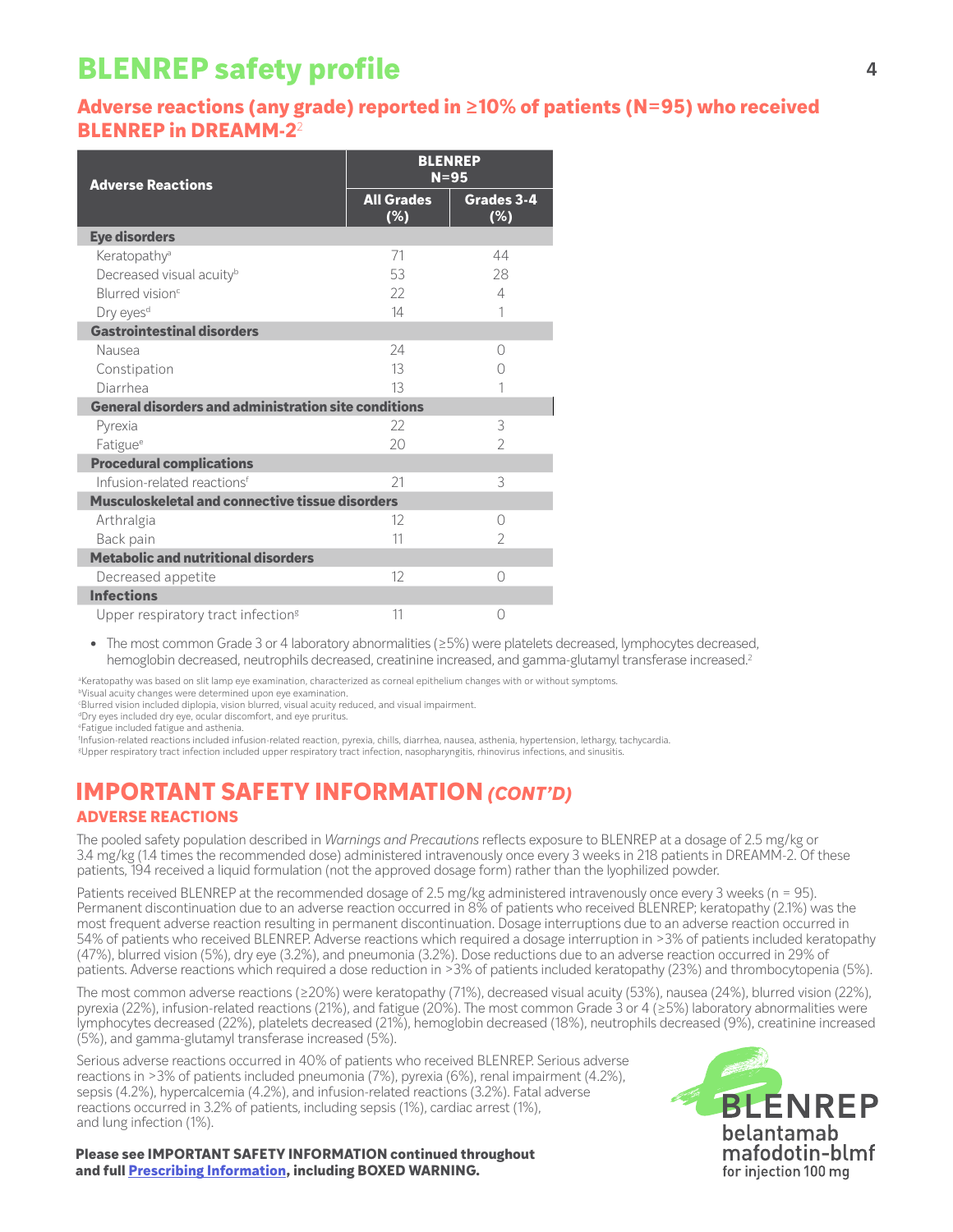# **Management considerations for ocular reactions before and during treatment**<sup>2</sup>

### **Ophthalmic exams**

**•** Conduct ophthalmic examinations (visual acuity and slit lamp) at baseline, prior to each dose, and promptly for worsening symptoms. Perform baseline examinations within 3 weeks prior to the first dose. Perform each follow-up examination at least 1 week after the previous dose and within 2 weeks prior to the next dose.

### **Eye drops**

**•** Advise patients to use preservative-free lubricant eye drops at least 4 times a day, starting with the first infusion and continuing until end of treatment.

### **Avoid contact lenses**

**•** Advise patients to avoid using contact lenses unless directed by an ophthalmologist.

### **Caution operating machinery**

**•** Advise patients to use caution when driving or operating machinery, as BLENREP may adversely affect their vision.

#### **BLENREP is available only through a restricted program under a REMS called the BLENREP REMS because of the risks of ocular toxicity.**

#### **Notable requirements of the BLENREP REMS include the following:**

- **•** Prescribers must be certified with the program by enrolling and completing training in the BLENREP REMS.
- **•** Prescribers must counsel patients receiving BLENREP about the risk of ocular toxicity and the need for ophthalmic examinations prior to each dose.
- **•** Patients must be enrolled in the BLENREP REMS and comply with monitoring.
- **•** Healthcare facilities must be certified with the program and verify that patients are authorized to receive BLENREP.
- **•** Wholesalers and distributors must only distribute BLENREP to certified healthcare facilities.

# **IMPORTANT SAFETY INFORMATION** *(CONT'D)*

### **USE IN SPECIFIC POPULATIONS**

Lactation: Because of the potential for serious adverse reactions in the breastfed child, advise women not to breastfeed during treatment with BLENREP and for 3 months after the last dose.

**Females and Males of Reproductive Potential:** Based on findings in animal studies, BLENREP may impair fertility in females and males.

**Geriatric Use:** Of the 218 patients who received BLENREP in DREAMM-2, 43% were aged 65 to less than 75 years and 17% were aged 75 years and older. Keratopathy occurred in 80% of patients aged less than 65 years and 73% of patients aged 65 years and older. Among the 95 patients who received BLENREP at the 2.5-mg/kg dose, keratopathy occurred in 67% of patients aged less than 65 years and 73% of patients aged 65 years and older.

**Renal or Hepatic Impairment:** The recommended dosage has not been established in patients with severe renal impairment (eGFR 15 to 29 mL/min/1.73 m²) or end-stage renal disease (ESRD) with eGFR <15 mL/min/1.73 m<sup>2</sup> not on dialysis or requiring dialysis. The recommended dosage has not been established in patients with moderate or severe hepatic impairment (total bilirubin  $>1.5 \times$  ULN and any AST).